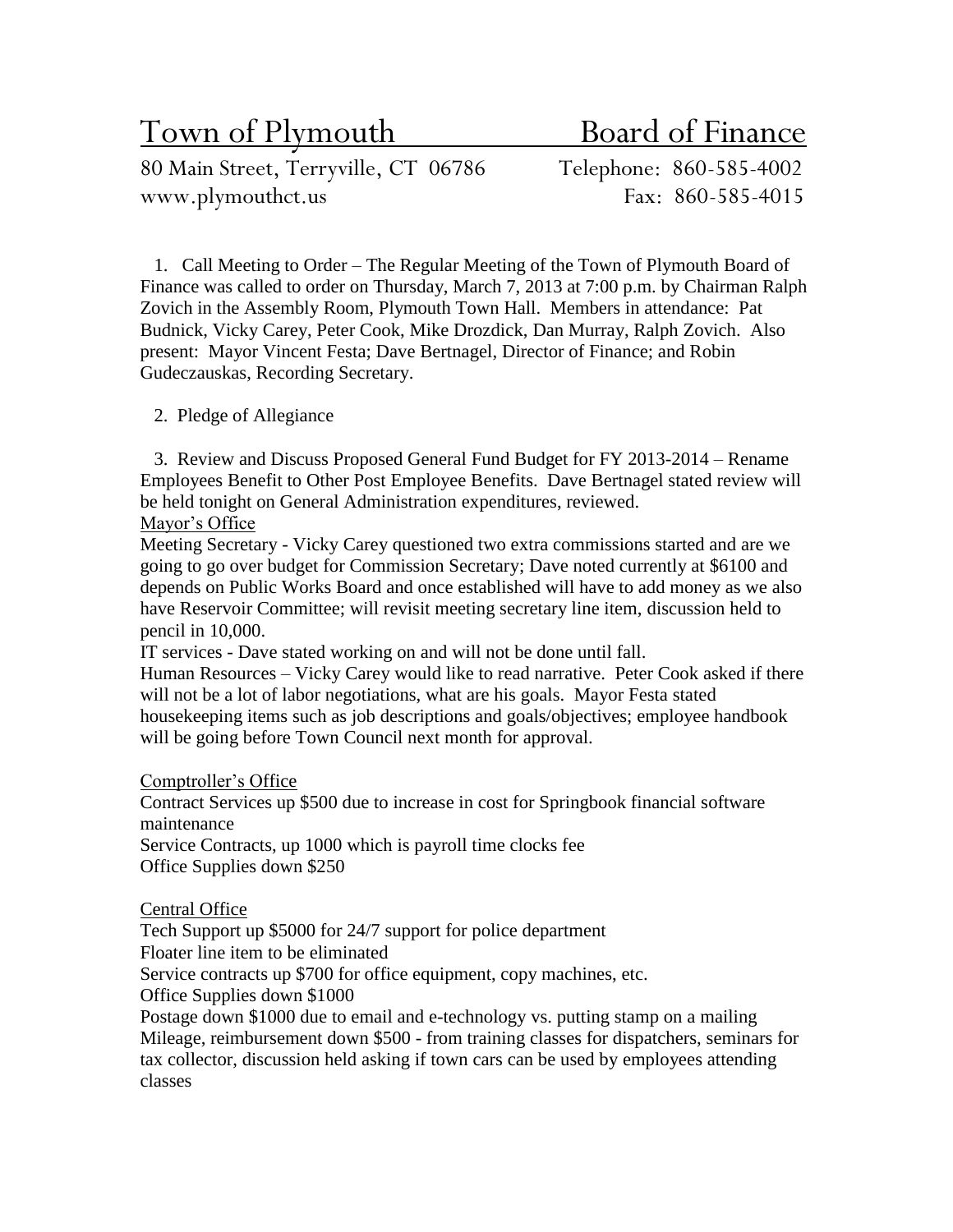Registrar of Voters Deputy Registrars up \$200 Maintenance & Repairs increase of \$2600 - need to start replacing memory cards for machines and requirement by federal law that you need to have things replaced every two years Election Workers - extra \$500 and will question Printing - \$500 increase Rentals up \$50 Telephone up \$50 Canvass - down \$100

Board of Finance Meeting secretary increase \$250 Fuel Adjustment line item, will review further when actual costs are in

Assessor Salary – 1.8% contractual increase Longevity Pay up \$100 Education up \$200 Clerical union - unsettled so no increase to staff Part Time assessors for tax appeal cases, needs to be justified why using outside consultants. Personal property audits are physical audits that need to be done

Board of Assessment Appeals – no change.

Tax Collector Salary up \$3000 Part time is extra time during collection season; discussion held and will be combined with Overtime line item Service Contracts up \$1,000 for Quality Data systems Conferences & Memberships up \$400, just started  $3<sup>rd</sup>$  class and will be a 4<sup>th</sup> one in fall Office Supplies up \$10 Tax Refunds zeroed due to net against collections.

Legal Services

Delinquent Collections up \$500 but does have extra \$12,000 from Contingency Town Attorney - unchanged Labor Attorney spent \$48,713 with one more contract pending and can we cut down from requested \$65,000 with Mayor Festa noting pending cases that will not resolve in near

future

Insurance Workers Compensation up \$6000 Property & Casualty up \$8,000 Umbrella up \$1,250 Pubic Official Liability up \$500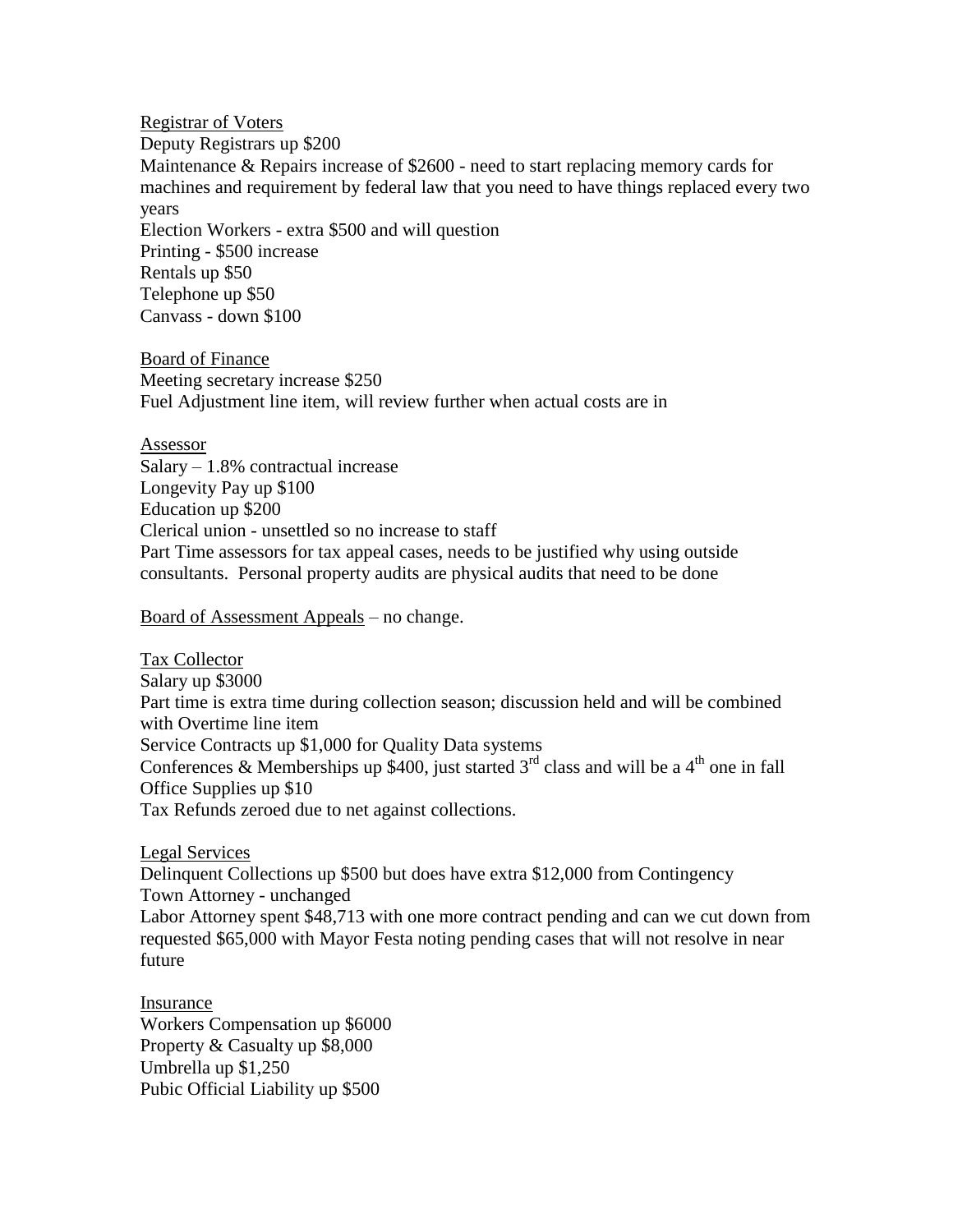Insurance Claims - Deductibles up \$1,500 … all are actual numbers

Employee Benefits Bonding up \$500 Accident/Life Insurance up \$15,000 Pensions up \$25,000 Health Insurance up \$60,000 Actuarial/Professional up \$2,000 Wage/Benefit Adjustments down \$65,000 Retirees Health Insurance up \$20,000 Other Post Employment Benefits up \$60,000 Heart and Hypertension Claims: Salaries no change Heart & Hypertension Benefits up \$15,000

Town Clerk Town Clerk salary up \$1450 with no other changes

Probate Court

Service Contracts down \$360 due to Grand List going down last year and will probably see increase next year

Special Services Beautification Committee up \$500 COST down \$110 Employee/ Commission Recog up \$250 Aging Services: no change

Grand total up \$168,000 with most in insurance/benefits section. Registrar and Assessor will be asked to come in on Monday.

4. Public Comment

a. Melanie Church, 328 Main Street, last night brought up March 8, 2012 minutes under Police, read from minutes, stating what this says is next year bring up overtime and do not fill and why are we adding someone in April; Chairman Zovich stated she is taking this out of context noting when reviewed budget a year ago, and this is BOF input and never the intention to put overtime back in noting hire of certified officer who starts in February. He clarified what changed after referendum was in June when dog became available and a supplemental appropriation was approved and the town now has the canine officer. The Police Department still has \$20,000 approved at referendum for the 2012/2013 budget. Discussion held. The February hire was discussed and to move \$20,000. Dave Bertnagel noted the police officers we have hired we are not paying medical benefits.

b. Pattie DeHuff, 20 Lynn Avenue, you provided one copy to be shared by 3 people at tonight's meeting and you are aware that Melanie has been here since 2002 and she has been attending most meetings for the last year and a half and this is the first time you are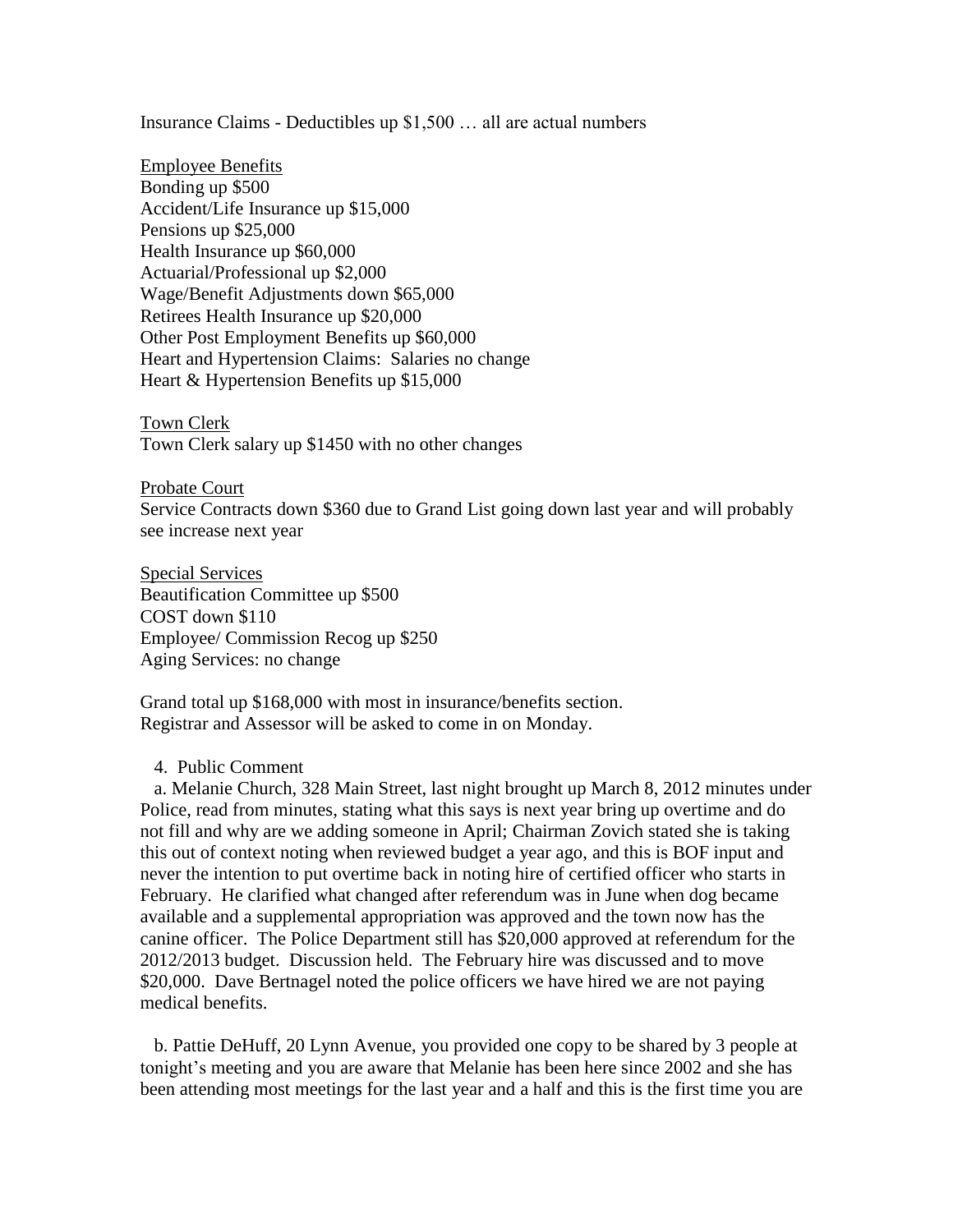not providing a copy for all public; recommend you provide multiple copies, 5-6 extra copies is not going to kill anyone. Chairman Zovich stated we will have complete binder with narrative available to public but handouts will have extra copy.

c. Mike Kennedy, 11 Overlook Terrace Road – remind members we are facing hard economic times, cannot predict future but we are doomed; private sector shrinking and no money and think it is the public sector who needs to start feeling pain the private sector feels and suggest to board that all department get zero percent increase. Has seen taxes go up past 11 years at 45% and his job is in jeopardy because of economy. He does not get pay increases but public sectors get increases and time the public unions start feeling the pain we feel and suggest zero percent increase in budgets for new fiscal year. Chairman Zovich noted some things are contractual and some costs are fixed. Mike stated the town has enough revenue to support what it is they need to support and do not need to ask for more. We are looking at long term problem with economy; employment rate is high. He has been overtaxed on his property for many years now.

d. Melanie Church, 328 Main Street, go out into private sector and they have to live within means, expenditures are bigger and as they get bigger they need to pay out more and they cut back and live within budget. What is going on here, we have contracts and it costs us more for unemployment. You need to layoff; there is waste; public works has waste and see at least four positions can go, there are four people and they don't know what to do with them.

e. Pattie DeHuff, key word this Board of Finance needs to hear is layoffs and that has to be what happens as we have to bring our budget down and we will be hit by the state budget reductions; taxpayers are overburdened, our salaries are not increasing. How can you lay off people so the budget goes down.

#### 5. Board Member Comments

a. Dan Murray – don't disagree with what has been said but at one meeting last year or year before she was proponent for towns to sever our relationships with income structure from state and federal and be self sufficient and if we had that thought structure, we would be in worse condition. Every member on this board has done due diligence in maintaining and for two years in a row we had zero percent; layoffs don't do anything for unemployment and for those who have had that happen it is embarrassing and difficult and there may be other things to do than laying off.

b. Vicky Carey stated she is a taxpayer, works 24 hours and crazy, and not well off but very seriously looking at this budget as her taxes go up too and she supports the town and not willy nilly cutting and adding but if have to, layoffs should not be only option; may be union issues and we might have to go to cutting services for example where we only have transfer station open 3 days a week and town hall be open 4 days a week. We have options and will see what best ones are. Would like to see no mill increase this year; but will not know until end what we can do.